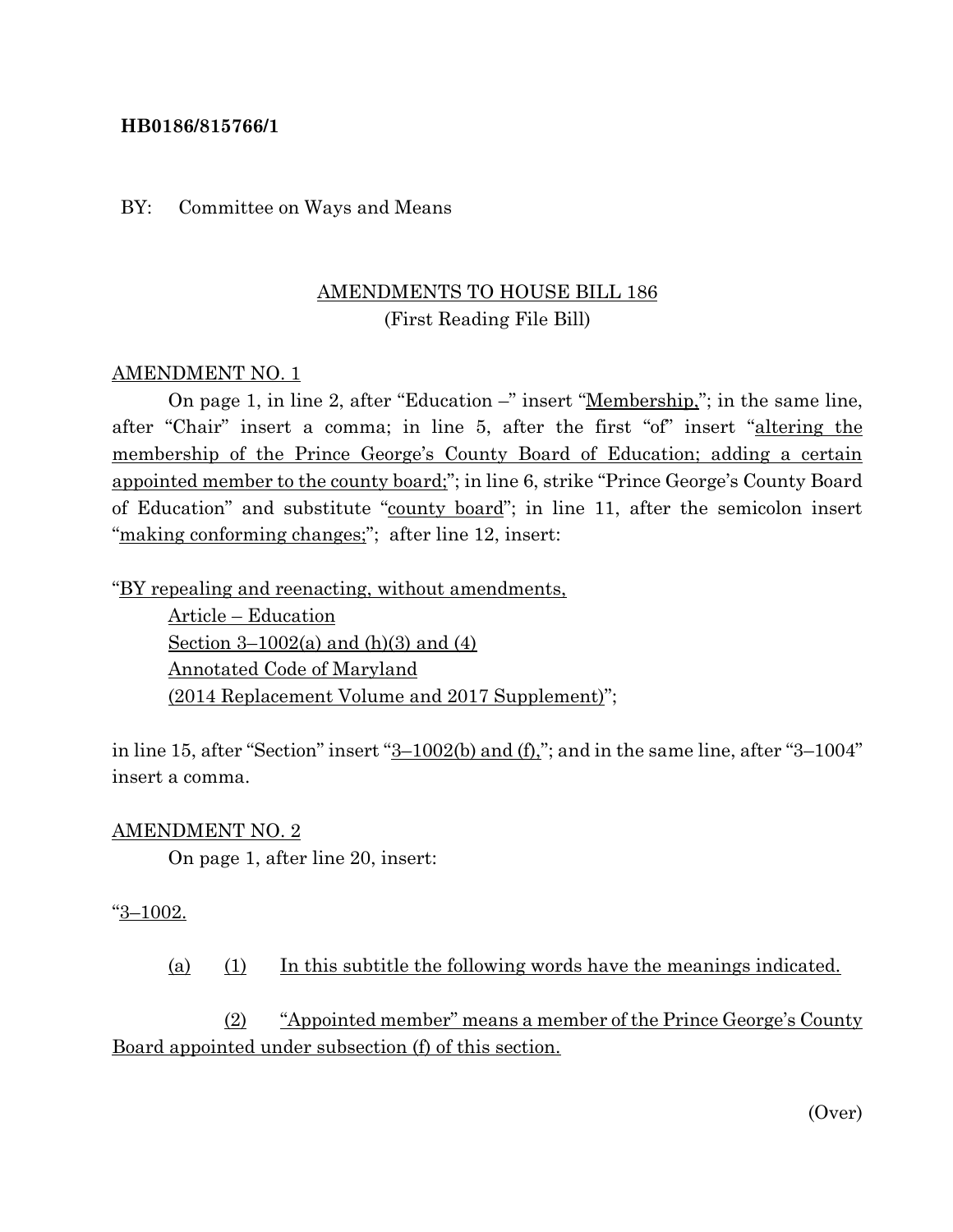## **HB0186/815766/1 Committee on Ways and Means Amendments to HB 186 Page 2 of 4**

(3) "Elected member" means a member of the Prince George's County Board elected from one of the nine school board districts described in § 3–1001 of this subtitle.

(b) The Prince George's County Board consists of **[**14**] 15** members as follows:

(1) Nine elected members, each of whom resides in a different school board district;

- (2) **[**Four**] FIVE** appointed members; and
- (3) One student member selected under subsection  $(g)(2)$  of this section.

(f) (1) The appointed members of the county board shall be appointed as follows:

(i) Three members shall be appointed by the County Executive of Prince George's County as follows:

1. One member shall possess a high level of knowledge and expertise concerning education;

2. One member shall possess a high level of business, finance, or higher education experience; and

3. One member shall possess a high level of knowledge and expertise concerning the successful administration of a large business, nonprofit, or governmental entity; **[**and**]**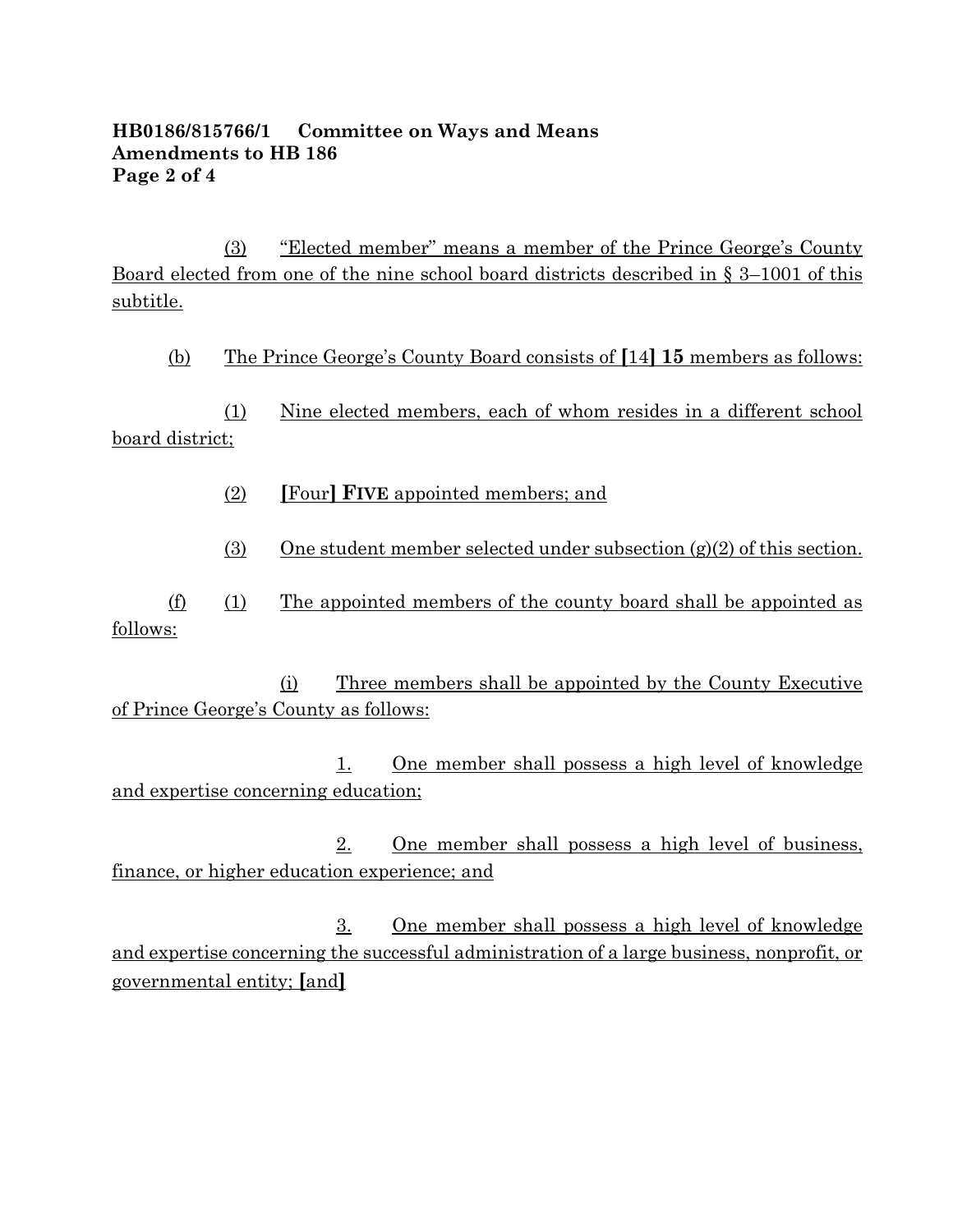## **HB0186/815766/1 Committee on Ways and Means Amendments to HB 186 Page 3 of 4**

(ii) The Prince George's County Council shall appoint one member who is a parent of a student enrolled in the Prince George's County public school system as of the date of the appointment of the member**; AND**

# **(III) THE PRINCE GEORGE'S COUNTY EDUCATION ASSOCIATION SHALL APPOINT ONE MEMBER WHO IS AN EDUCATOR IN THE PRINCE GEORGE'S COUNTY PUBLIC SCHOOL SYSTEM AS OF THE DATE OF THE APPOINTMENT OF THE MEMBER**.

(2) Each appointed member of the county board shall be a resident of Prince George's County.

(h) (3) Except as provided in paragraph (4) of this subsection, an appointed member:

(i) Serves for a term of 4 years beginning on the date of appointment;

(ii) May be reappointed; and

(iii) Serves until a successor is appointed and qualifies.

(4) The terms of the appointed members are staggered as follows:

(i) The members appointed under subsection  $(f)(1)(i)1$  and 2 of this section on or before June 1, 2013, shall serve for an initial term of 4 years; and

(ii) The member appointed under subsection  $(f)(1)(i)$  and (ii) of this section on or before June 1, 2013, shall serve for an initial term of 2 years.".

# AMENDMENT NO. 3

(Over)